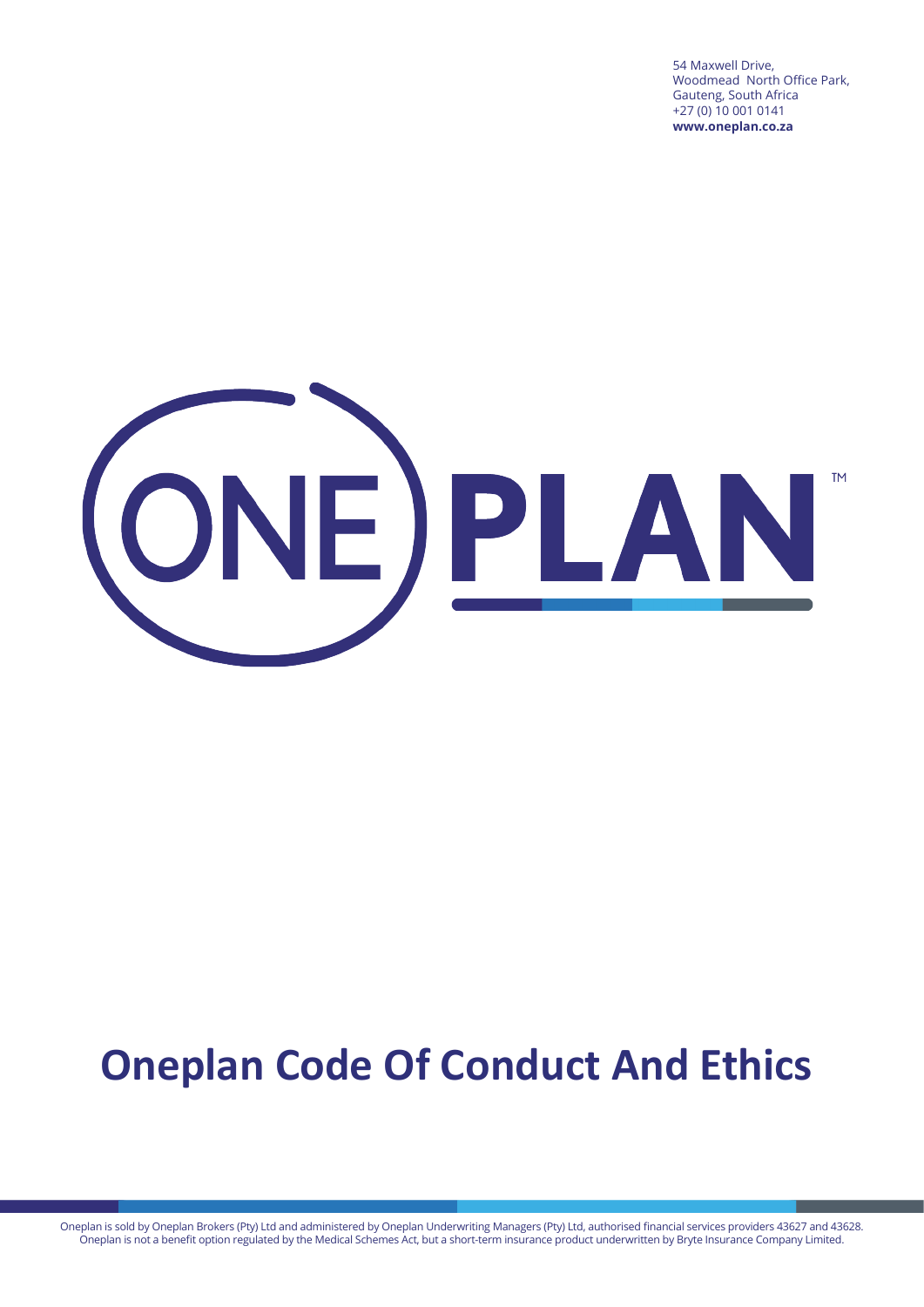

The cornerstone of any business is ethical practice. Maintaining integrity and compliance is vital for the longterm success of a business. It is therefore important that representatives understand that honesty, loyalty, integrity and conscientiousness is integral in the successful operations of a company. Ethics is the processes of determining how one should balance the interests of various stakeholders while taking into account your own moral principles and values.

## **ETHICS CAN BE DIVIDED INTO THREE CATEGORIES:**

- I. Legislation this creates a framework and encourages ethical behaviour.
- II. Business policies and procedures this will include policies around issues such as sexual harassment, whistle-blowing, dealing with client assets, code of conduct.
- III. Moral stance this is the position taken when any law, policy or procedure does not govern an issue within a business, this stance is either supported or undermined by the culture of the business about ethical issues.

## **AS A CONDITION OF PROVIDING AUTHORISATION TO ACT AS A REPRESENTATIVE FOR ONE, THE UNDERSIGNED WILL ABIDE BY THE FOLLOWING RULES OF CONDUCT AND ETHICS:**

- 1. Act honestly and fairly with due skill, care and diligence in the interests of Oneplan's clients and with the integrity of the financial services industry.
- 2. Have due regard and respect for diversity.
- 3. Avoid any acts that may bring your/our honesty, trustworthiness or professional competence into question
- 4. Accept accountability for all actions and decisions.
- 5. Refrain from any behaviour that can be classified as unlawful, discriminatory or harassment and respect the right of representatives to work in an environment free of such behaviour.
- 6. Not tolerate any form of unlawful or criminal conduct.
- 7. Comply with all applicable legislation, common law, industry codes, business policies and procedures and all regulations.
- 8. At all times uphold the letter and spirit of all laws and regulations and undertake to not knowingly participate in violation of any laws, regulations or rules.
- 9. Maintain a healthy and productive work environment and comply with all applicable health and safety rules.
- 10. Not abuse controlled substances, illegal drugs or liquor while at work or on work premises.
- 11. All assets and property of Oneplan's shall only be used for business purposes and for the purposes for which they were intended.
- 12. Ensure the privacy of clients, employees and representatives and the safeguarding of intellectual property
- 13. Adhere to the 'Conflict of Interest" policy at all times.
- 14. Maintain the abilities, skills and knowledge necessary to provide competent professional services in accordance with all Fit and Proper Requirements.
- 15. Threatening, aggressive or violent behaviour or language is not permitted and may lead to dismissal this applies both during working hours and outside of the work environment.
- 16. Bullying of individuals, in any form, is not permitted.
- 17. Representatives will not bring sexually explicit material (pornographic) into the workplace or engage in inappropriate sexually explicit conversation within the workplace.
- 18. Representatives will dress in a manner suitable for the workplace.
- 19. Shouting and verbal intimidation is also seen as unacceptable and will constitute gross misconduct.

## **THE FOLLOWING BEHAVIOUR WILL CONSTITUTE GROSS MISCONDUCT AND COULD LEAD TO SUMMARY DISMISSAL:**

- 1. Physical violence towards anybody: this applies to your role as an employee but also outside of the work environment.
- 2. Behaviour that seriously jeopardises health or safety of any clients, employees or representatives.
- 3. Serious misuse of the trust that exists between representatives and anyone for whom Oneplan is responsible.
- 4. Incapacity for work due to being under the influence of illegal drugs or alcohol.
- 5. Gross insubordination.
- 6. Deliberate damage to Oneplan property
- 7. Serious infringement of the rules, regulations and processes of Oneplan.